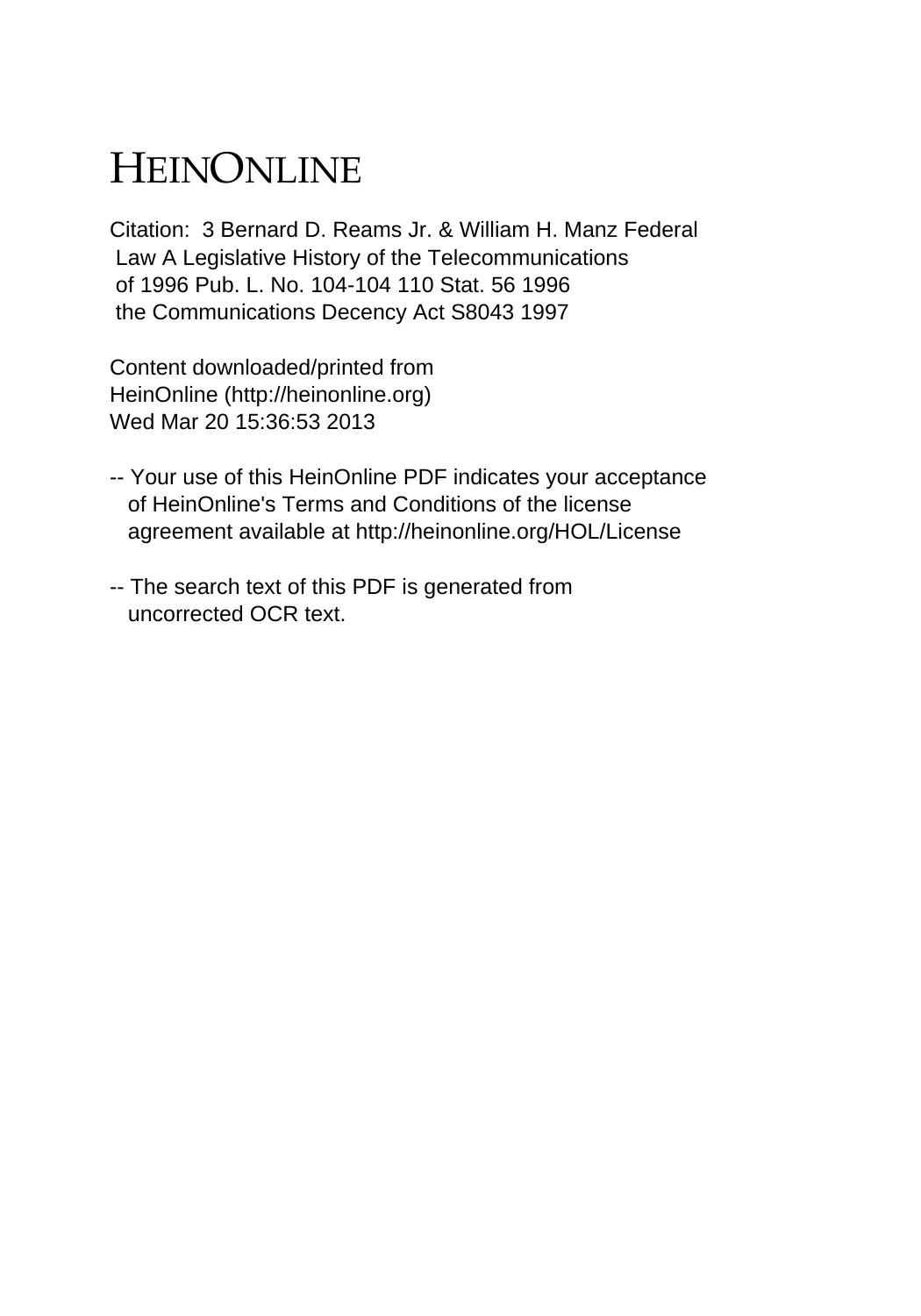**June 8, 1995 CONGRESSIONAL RECORD**—SENATE S 8043<br>
absiter, sound amplification devices, and MENDMENTS SUBMITTED on page 8, between lines 12 and 13, insert<br>
such other equipment as may be required for the server to be ca shelter, sound amplification devices, and a computer and the culture of the state of the state of the state of the event to be carried out under this resolution. The particle of the event to be carried out under this resol technology displays and video presentations **DECENCY ACT OF 1995 Innovation.** *Innovation*. **associated with the event. (16) Bylis recognizing the legitimate inter-**

may be earned out under this resolution. For the begin at a pro-competitive, deregulatory nation at the begin at 1 p.m. on the day before the accelerate rapidly private sector devices. The private sector is the private sec event and removal of the displays, shelter, ployment of advanced telecommuni-<br>and Comanche helicopter referred to in sec-<br>and Comanche helicopter referred to in sec-<br>cations and information technologies. Federal government

The Architect of the Capitol and the Cap-follows:<br>
itol Police 24 of page 44, strike the word of the Soon are authorized to make any online 24 of page 44, strike the word Police 2013.<br>
SEC. 2006 COMPETITIVE AVAILABILITY O

ther directly or indirectly, that this resolution on page 42, strike out line 23 and all that affect motics and portunity for public computations of the computations of a computation of any activity carried on the form res

## **AMENUATE RESOLUTION 130-REL.** AMENUALNY NO. IZM ATTACAIN **ALLY BELICY IN ACCAIN ATTACK SECRETARY OF THE BENATE WOOD, Mr. CRAIO, Mr. KYL, Mr. GRAMM.**

**SENATE RESOLUTION 131-REL**<br>**ATIVE TO THE ELECTION OF THE <b>MR. MCCAIN** proposed an amendment **On page 88**, line 17, after the word "Com-SECRATE RESOLUTION OF THE **Mr. MCCAIN** proposed an amendment <sup>of</sup> the page 88, line 17, after the word "Com-<br>SECRETARY OF THE SENATE **5. 652. supra; as follows: mission** in the Act and renumber  $\frac{1}{2}$ . and the words "

event and Comanche belicopter referred to in sec. cations and information technologies Fed<br>and Comanche belicopter referred to in sec. cations and information technologies Fed<br>day following the event.<br>day following the eve day following the event.<br>**SEC. A. ADDITIONAL ARRANGEMENTS.** competition, and for other purposes; as the following:<br>**EC. A. ADDITIONAL ARRANGEMENTS.** competition. and for other purposes; as

SEC. 4. LIMITATION ON REPRESENTATIONS.<br>
SEC. 4. LIMITATION ON REPRESENTATIONS.<br>
The Bosing Company and the United Tech.<br>
No the bill S. 652, supra; as follows: "(a) AvAILABLITY.~The Commission shall,<br>
The Tormission shall, The Boeing Company and the United Tech. Mr. MCCAIN proposed an amendment vERTER BOXES.<br>nology Corporation shall not represent, eight to the bill S. 652, supra; as follows: "(a) AVALLABILITY.--The Commission shall,

SECRETARY OF THE SENATE WOOD, Mr. CRAIG, Mr. KYL, Mr. GRAMM.<br>SECRETARY OF THE SENATE M. ABRAHAM, Mr. DOMENICI, Mr. THOM - DORGAN (AND OTHERS)<br>Mr. NICKLES (for Mr. Dols) submit- AS. Mr. KEMPTHORNS, and Mr. BURNS) - AMENDMEN ted the following resolution; which was proposed an amendment to the bill S. MRENDMENT NO. 1204<br>considered and agreed to: 652. supra: as follows: Mr. DORGAN (for himself. Mr. *SlMON.* 

S. RES. 130 01 page 90, line 6, after "necessity.", in-<br>Berolved, That the President of the United Secrit: "Full implementation of the checklist proposed an amendment to the bill S.<br>Resolved, That the President of the Uni conduct to the contract of Oklahoma, as ventions and necessity requirement of this word "after", delete all that follows through<br>Secretary of the Senate. Of Oklahoma, as ventioned, and necessity requirement of this word "a

tives be notified of the election of the Honor-Mr. THURMOND, Mrs. HUTCHINSON, and the words "and Attorney General".<br>able Kelly D. Johnston, of Oklahoma, as Sec-Mr. LEAHY) proposed an amendment to the words "and Attorney Ge

SEC. 4. EVENT PREPARATIONS.<br>The Joint Venture is authorized to conduct<br>the event to be carried out under this resolu-<br>the event to be carried out under this resolu-<br>the event to be carried out under this resolu-<br>the event

required to **carry** out the **event** under this **\_\_\_\_.\_amended by** Inserting after section 624A the **resolution.** McCAIN AMENDMENT **NO. 1260** following:

resolution is any way considered by the Pederal Government "(i) CONGRESSINAL NOTITICATION OF UNITED TRESPARE SECRETIVE TRESPARE TRESPARE TRESPARE TRESPARE TRESPARE TRESPARE TRESPARE TRESPARE TRESPARE TRESPARE TRESPARE TRE

Resolved, That Kelly D. Johnston, of Okla. subsections (e), (e), (e), and (i), which ulations when the Commission determines<br>from the enactment of that Act.".<br>On the Senate beginning June 8, 1995.<br>The enactment of that Act

sert therein the following: "to the extent **ap MCCAIN AMENDMENT NO.** 1282 proved **by** the Commission and the Attorney

Mr. NICKLES (for Mr. DoLE) submit-<br>
the subsequent sections as appropriate.<br>
the subsequent sections as appropriate.<br>
the form on line 9, strike all that follows<br>
considered and agreed to:<br>
8. RES. 131 AMENDMENT NO. 1263 (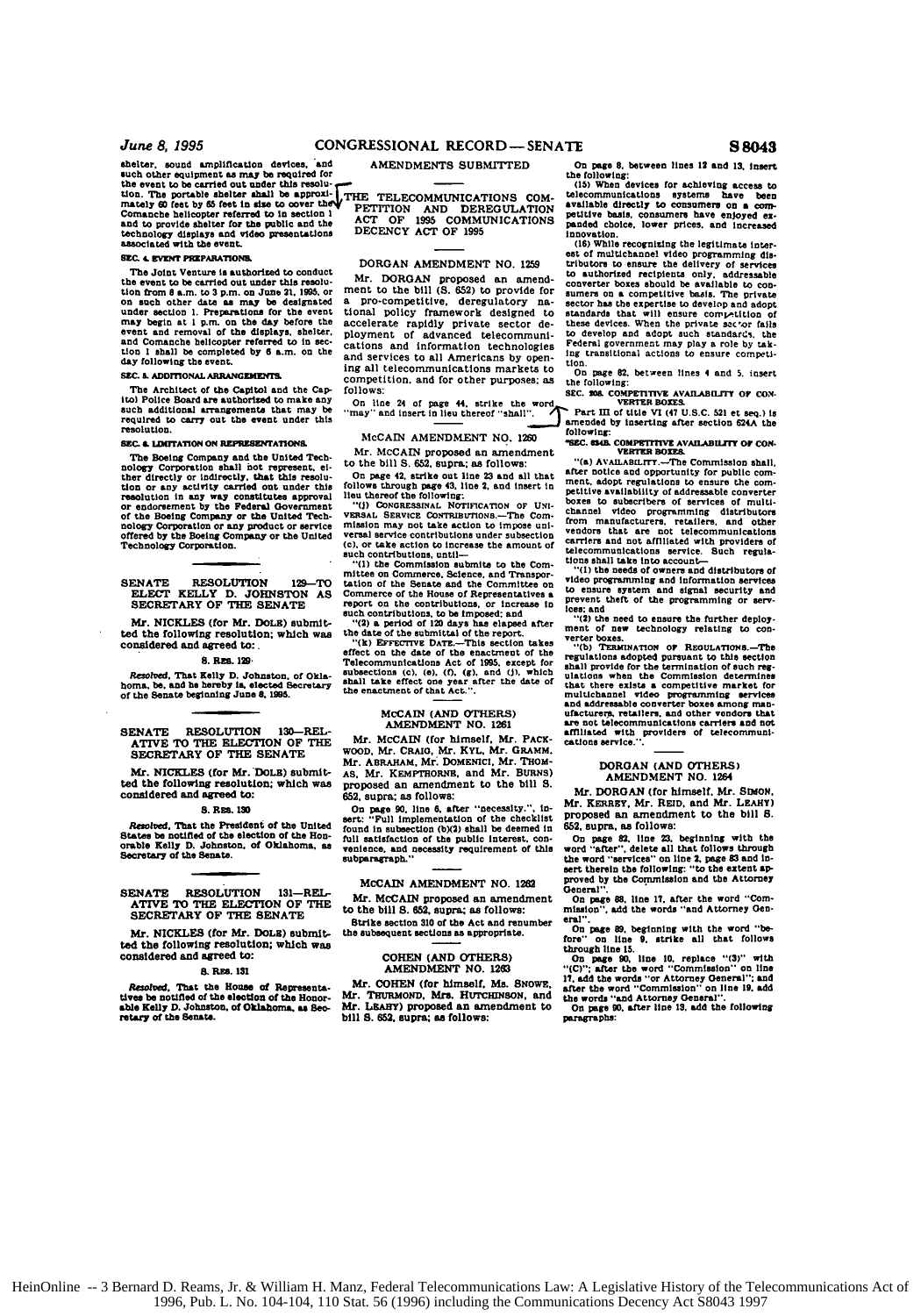HeinOnline -- 3 Bernard D. Reams, Jr. & William H. Manz, Federal Telecommunications Law: A Legislative History of the Telecommunications Act of 1996, Pub. L. No. 104-104, 110 Stat. 56 (1996) including the Communications Decency Act [xli] 1997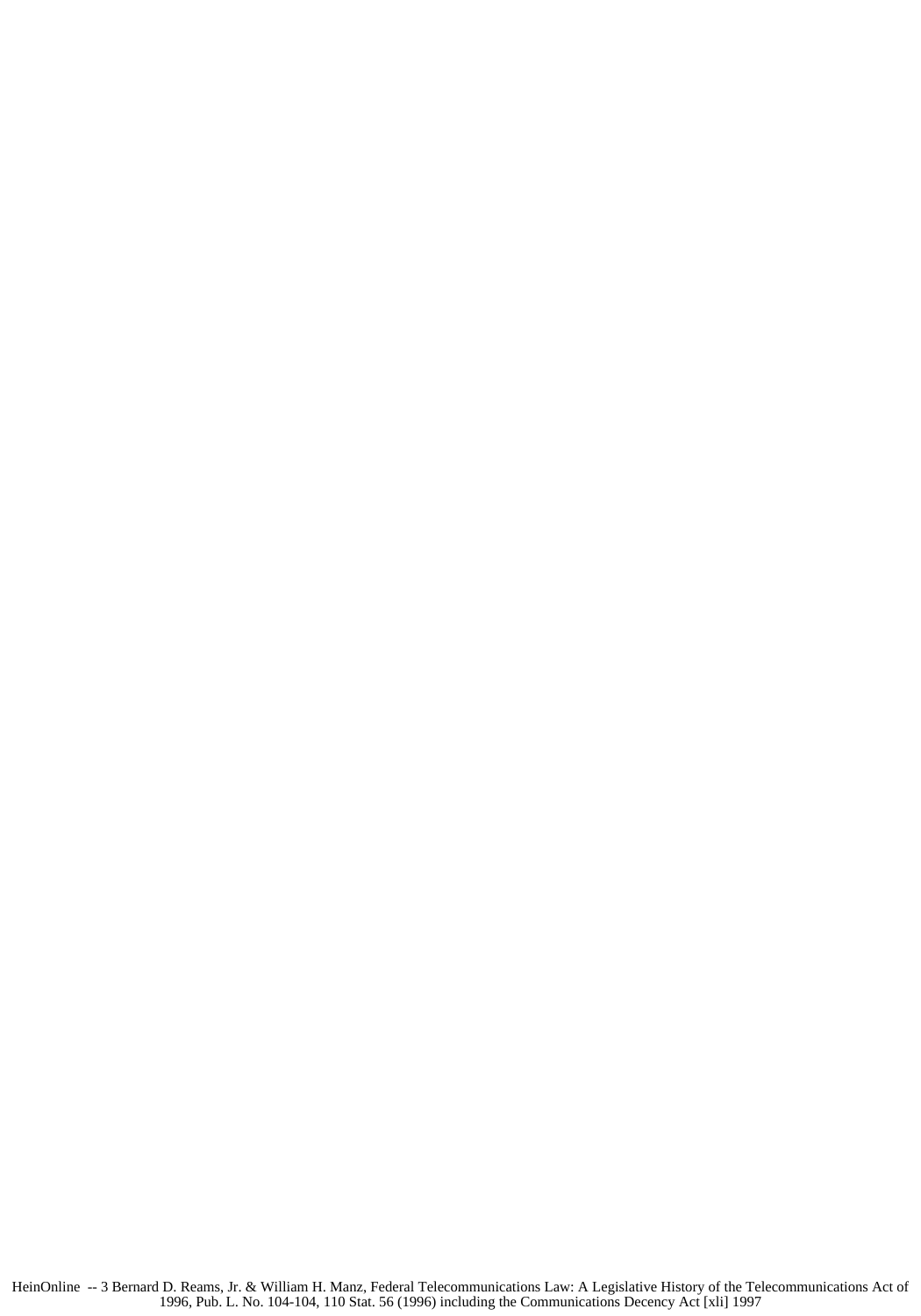Document No. **25**

 $\sim$